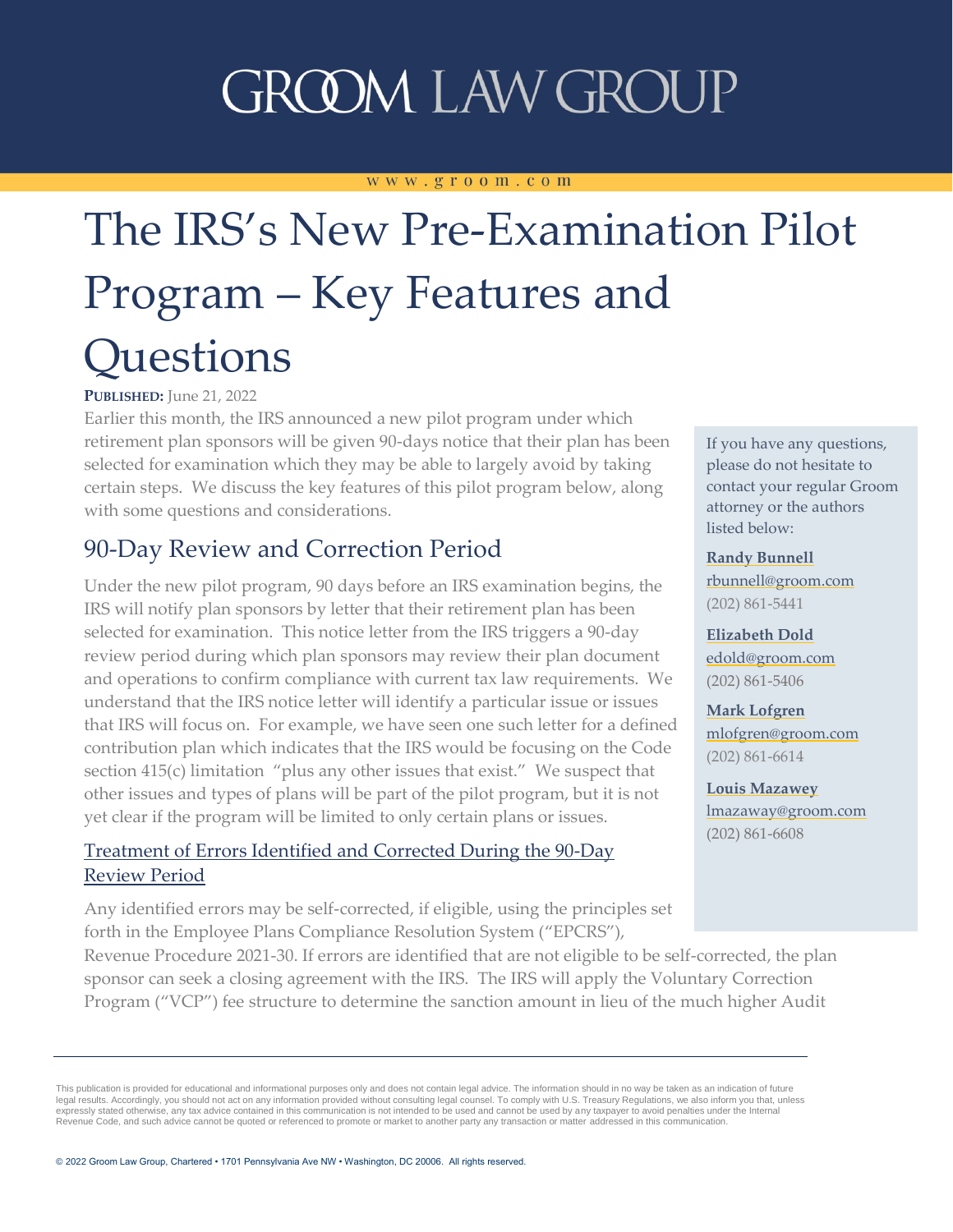## **GROOM LAW GROUP**

Closing Agreement Program ("Audit CAP") fees which would ordinarily apply to errors identified by the IRS on examination.

**GROOM INSIGHT**: This presents a potentially valuable opportunity to correct errors not normally eligible for self-correction during an audit at a reduced price, as Audit CAP fees can be significantly higher than the VCP fees (with VCP fees capped at \$3,500).

Plan sponsors must submit to IRS documentation of how compliance was determined and what corrections were made to address any errors. While the IRS announcement does not describe what sort of documentation should be submitted by plan sponsors, one letter we have seen states as follows:

- Send us the steps you took and documentation that demonstrates how you determined your compliance (or noncompliance). Additionally, if you self-corrected or are requesting a closing agreement to correct a mistake, provide the appropriate documentation.
- You may also want to provide the following to substantiate that your plan is qualified in form and to verify filings.
	- A signed copy of your plan document (including adoption agreement, if any), the trust document and all amendments that relate to the years under examination. For a pre-approved plan document, including a prototype or volume submitter plan, provide the IRS opinion letter or advisory letter issued on the plan.
	- Any other documents or explanations you believe will help in our review.

#### IRS Action

The notice states that the IRS will review documentation submitted by a plan sponsor, determine if the IRS agrees with the conclusions made and then issue a closing letter or conduct either a limited or full scope examination. Therefore, if the IRS agrees that the documentation provided on the issue under examination is sufficient, then it will close the audit and issue a closing letter that the plan retains its tax-qualified status. However, if the IRS disagrees with your assessment that there were no compliance issues (or disagrees with the sufficiency of the self-correction of disclosed errors or you otherwise request a closing agreement on failures that cannot be self-corrected or have other compliance issues), the IRS will conduct either a limited or a full scope exam, at their discretion.

Additionally, if the plan sponsor does not provide any response by the 90-day deadline, the IRS will contact the plan sponsor to schedule an examination.

### Insights and Questions

We wonder if the new program is attempting to transform the previous issue-specific "IRS Compliance Questionnaire" into a tool to encourage broader voluntary compliance – and save IRS agents time and resources.

The IRS has not stated how long this pilot program will last. The announcement only indicates that the IRS will at some point evaluate the program's effectiveness and decide if the program should be part of